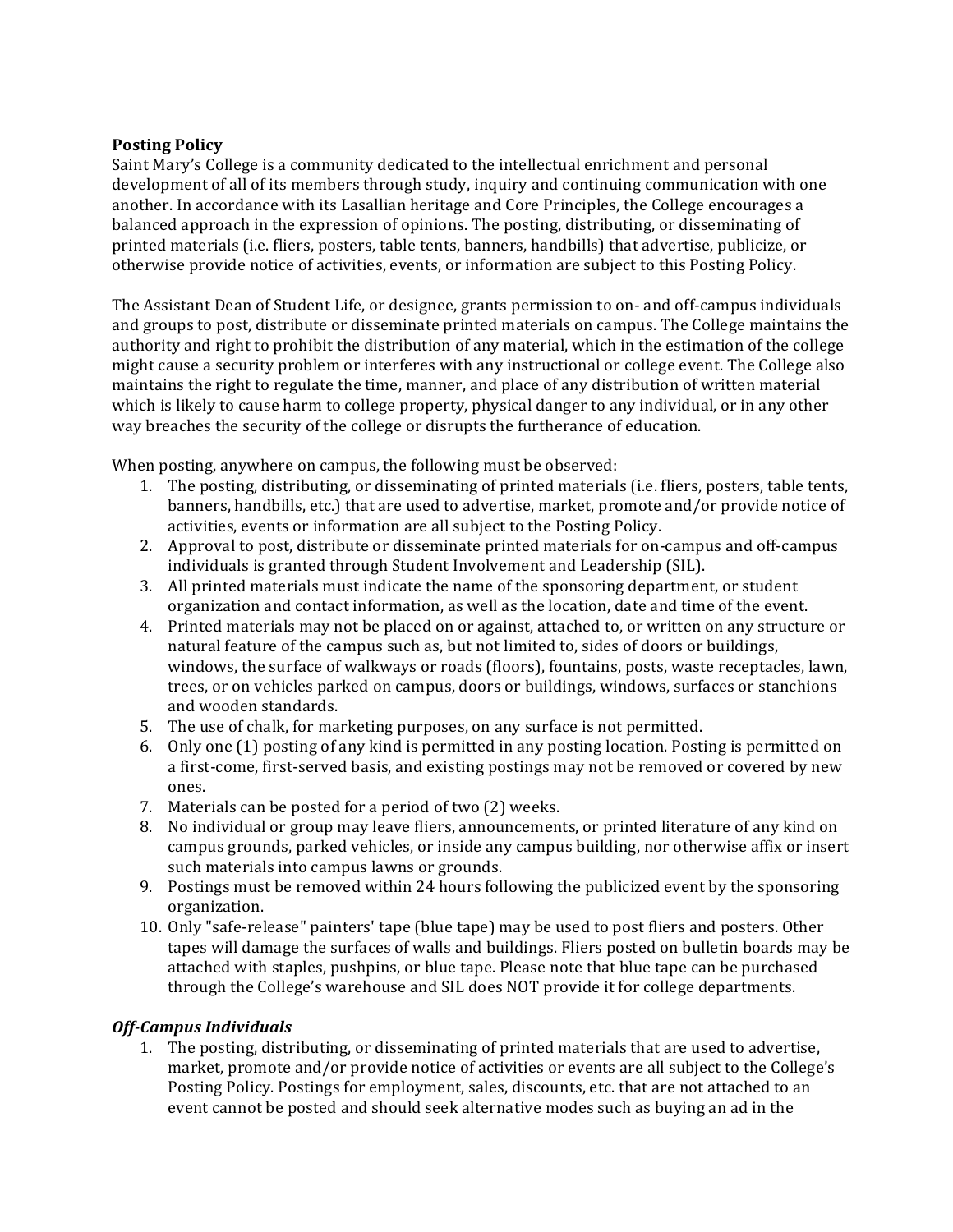college's newspaper (The Collegian) or the Career Center, for employment notices.

- 2. A maximum of 25 posters or fliers must be submitted to Student Involvement and Leadership for approval and posting. Off-campus individuals may not post their own materials on campus. Materials should measure a minimum of 8 1/2 "  $\times$  11" and not exceed 11"  $\times$  17" in size.
- 3. All printed materials must indicate the name of the sponsoring business or organization and contact information, as well as the location, date and time of the event.
- 4. Materials can be posted for a period of up to two (2) weeks.
- 5. No individual or group may leave fliers, announcements, or printed literature of any kind on campus grounds, parked vehicles, or inside any campus building; nor otherwise affix or insert such materials into campus lawns or grounds.
- 6. Promotion and advertising of an event may indicate that alcohol will be available for purchase and must indicate that "ID will be required." Also, the promotion and advertising of an event shall not portray symbols of alcoholic beverage consumption (including, but not limited to, foaming mugs, cans, glasses and kegs), excessive consumption (including, but not limited to, drinking contests and competitions) or emphasize frequency or quantity of alcoholic beverage consumption.
- 7. Failure to meet Posting Policy Guidelines will result in the loss of on-campus posting privileges.
- 8. Off-campus advertisers do not have access to residence halls.

## *Posting Areas*

1. External Posting Spaces

• There are 30 high-traffic areas located throughout central campus for posting fliers. These areas are painted in a beige color and are clearly marked as posting areas for approved materials which should measure a minimum of 8 1/2  $\degree$  x 11" and not exceed 11" x 17" in size.

2. Bulletin Boards and Display Cases

- Departmental bulletin boards, typically located outside of administrative or academic department offices, are maintained by the respective departments. Permission for posting at these locations must be obtained from the specific department head or designee.
- The SIL windows are available for posting printed materials (minimum of  $8 \times 11$  in size) for special events. Requests must be submitted a minimum of two (2) weeks prior to the event (for departments and student organizations).
- 3. Residence Halls
	- Departments, student organizations and individuals do not have access to Residence Halls and must not post on any area in or surrounding the building. Posting on the exterior of the building, doors, windows, lampposts and light fixtures is not permitted
	- Copies of fliers, posters and other promotional materials must be submitted to the Office of Residential Experience for posting. Materials (a maximum of 22 copies) should be submitted the Friday prior to the week of desired posting.
- 4. Oliver Hall
	- Materials posted in Oliver Hall must observe the Posting Policy in its entirety. Items that are not congruent with the policy or stamped by Student Involvement and Leadership, will be removed immediately.
	- Placing table tents in Oliver Hall, Dryden, Brickpile and Café Louis is allowed. Table tents must be printed on white paper, as those printed in color paper will stain the tables. Loose fliers may not be left on the tables in the aforementioned locations.

5. Large Banners and Posters

• The Brickpile wall along Ferroggiaro Quad is the only posting area for large banners, signs, or other specialized promotional materials (minimum size is  $11'' \times 17''$  and must not to exceed 3' x